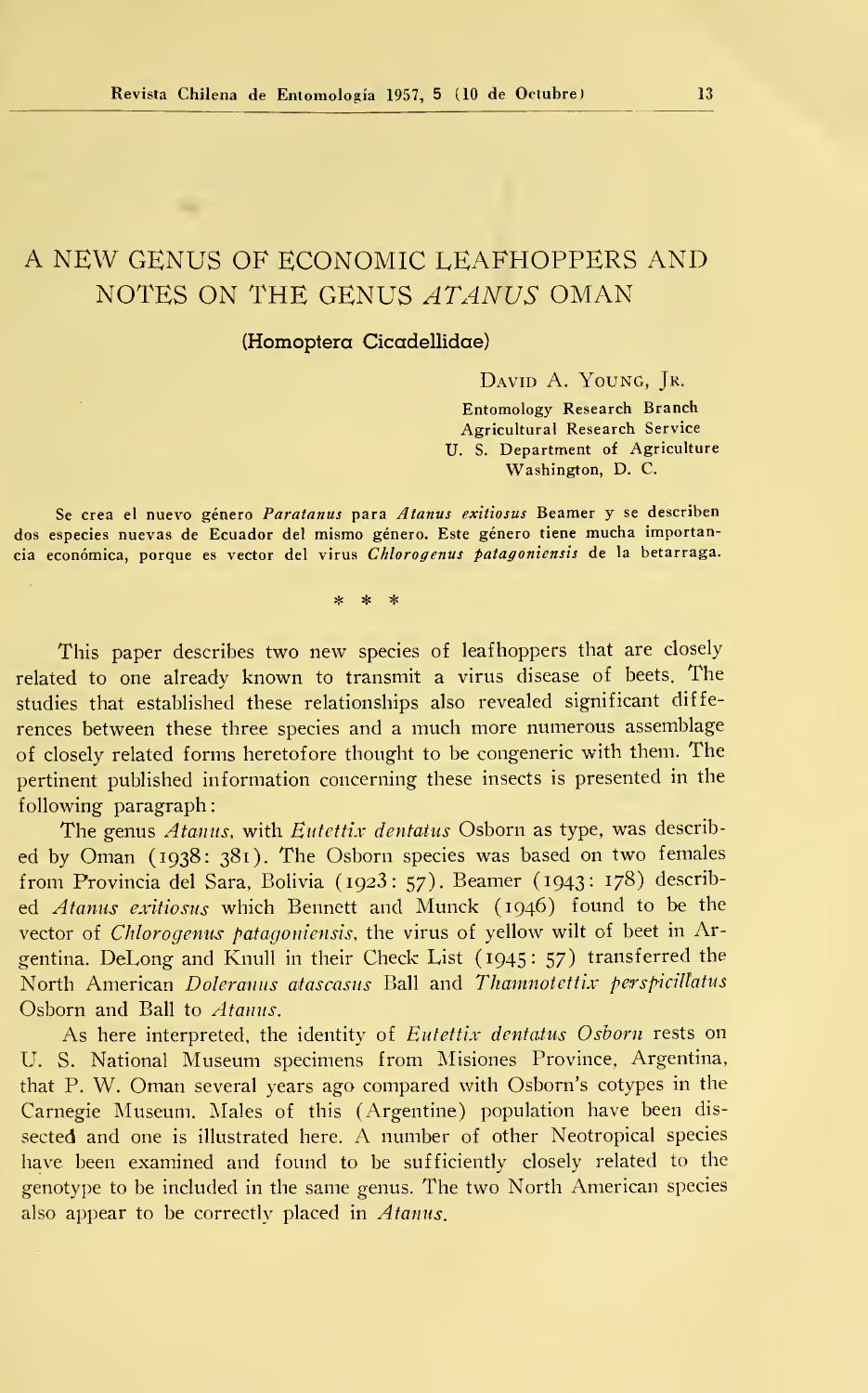The monobasic Central American genus Alanus DeLong and Hershberger (1947) (type Alanus albidus DeLong and Hershberger) is so closely related to Atanus dentatus (Osborn) that it is necessary to relegate it to synonymy under  $Atanus$  Oman (new synonymy).

Two species submitted by H. R. Yust and Antanus exitiosus Beamer are sufficiently different from true  $Atanus$  Oman to warrant description of a new genus, described below.

This study is an example of the numerous interesting problems en countered in attempts to identify thousands of specimens sent in by ento mologists attached to U. S. Operations Missions abroad. The solutions to most of these problems would contribute materially to the objectives of the mission, but too often pressing demands on time from other sources preclude treating these requests in the thorough manner they deserve. The present paper is a case in point, in that lack of times has prevented further exploration of the significance of the relationships of the forms discussed.

### Paratanus new genus

Type of the genus *Atanus exitiosus* Beamer.

Head with crown short, obtusely produced with anterior margin rounded in dorsal aspect and broadly rounded to face in lateral aspect; ocelli on anterior margin of head near eyes. Pronotum short, subequal to crown in width. Forewing with outer anteapical cell elongate and slender: central anteapical cell slightly constricted at midlength; inner anteapical cell open basally; claval veins approximate at midlength, the outer one connected to claval suture by a crossvéin. Clypellus broadest anteapically. Male style with narrowed apical portion longer and more weakly curved lateral than in species of Atanus. Connective Y-shaped with the «stalk» as long as the arms. Aedeagus with processes arising near base. Anal tube without processes.

This genus is closely related to Atanus Oman to which it runs in Oman's key (1938). It can be separated from Oman's genus by its style apices, the form of the connective which is U-shaped or Y-shaped with a very short stalk in Atanus, and by the origin of the aedeagal processes which is anteapical or apical on the aedeagal shaft in Atanus.

In addition to the genotype, the new genus includes two new species from Ecuador described below.

# Key to species of Paratanus:

1. Female seventh sternum produced at middle of hind margin; male with aedeagal shaft relatively narrow in lateral aspect, processes ending considerably proximad of its apex .......

exitiosus (Beamer)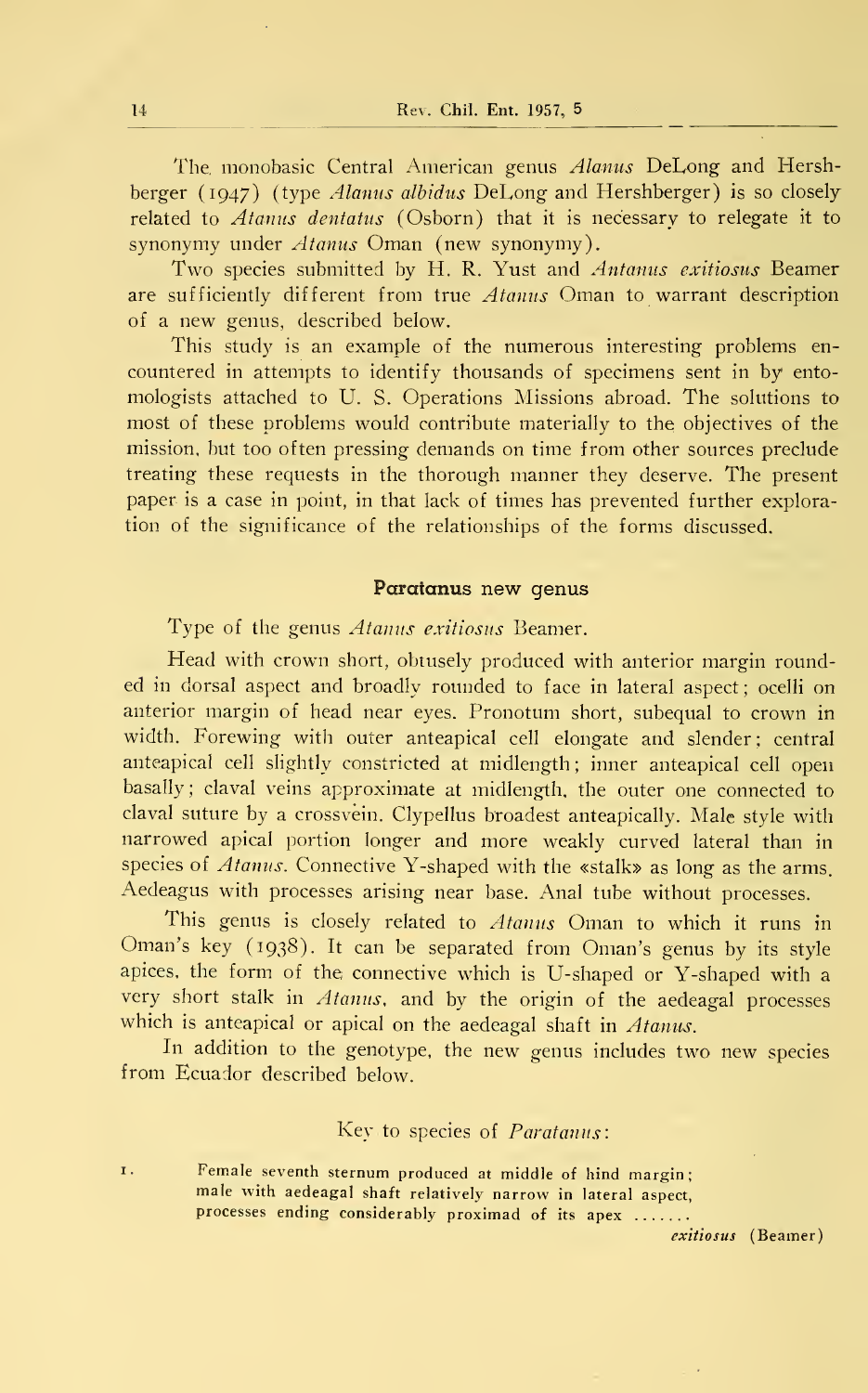| 1.               | Female seventh sternum with hind margin not produced,<br>broadly, weakly convex, or emarginate at middle; male with<br>aedeagal shaft relatively broad in lateral aspect, processes                                                                  | $\overline{c}$      |
|------------------|------------------------------------------------------------------------------------------------------------------------------------------------------------------------------------------------------------------------------------------------------|---------------------|
| $\overline{2}$ . | Male with aedeagal shaft smoothly convex along its anterior<br>face, processes abruptly tapered at apex; scutellum with disc<br>usually ivory; female seventh sternum shallowly emarginate                                                           | <i>vusti</i> n. sp. |
|                  | Male with aedeagal shaft with anterior face expanded cepha-<br>lad dorsally, weakly bisinuate ventrally, processes more<br>gradually tapred; scutellum with disc suffused with brown;<br>female seventh sternum transverse or broadly, weakly convex |                     |
|                  |                                                                                                                                                                                                                                                      | sativae n. sp.      |

# Paratanus yusti n. sp.

Form. Head as wide as or very slightly wider than pronoutm ; crown with median length less than two-thirds interocular width. Pronotum with median length less than half width and more than half greater than median length of crown. Forewings exceeding abdomen. Pygofer with few discal macrosetae néar midlength of dorsal margin ; pygofer process weakly scle rotized, arising along caudoventral margin, extending caudodorsad slightly beyond apex of pygofer. Aedeagus short, digitiform, gradually curved caudodorsad, with a pair of elongate slender processes arising one on each side near base and extending parallel to shaft almost to its apex ; gonopore subterminal on caudal surface. Female seventh sternum with hind margin straight or slightly sinuate on each side of shallow median emargination.

Color. Crown heavily marked with fuscous, the markings tending to be irregularly X-shaped on each side of median line ; anterior margin between ocelli, median line and an expanded área on disc, a spot next each eye, and the posterior margin, unmarked dull yellow. Pronotum dull gray, transversely mottled with fuscous. Scutellum with ground color usually ivory, occasionally variously tinted with brown ; basal angles black. Forewing hyaline, veins brown except ivory apices of claval veins; a small commissural fuscous area in angles formed by claval veins and claval suture at inner wing margin. Face tan, conspicuous ares on clypeus laterally, a median line on clypellus and often markings adjoining loral sulcus and irregular markings on genae, fuscous. Venter black, irregularly marked with dull yellow. Legs dull yellow'. Male plates, female seventh sternum except basally, ovipositor, and pygofer except dorsally, dull yellow.

From *exitiosus* (Beamer), *yusti* can be readily distinguished by its shorter, broader aedeagus in lateral aspect, and its aedeagal processus, which are more widely separated in ventral aspect than in the Beamer species and slightly convergent apically. In color, exitiosus is much less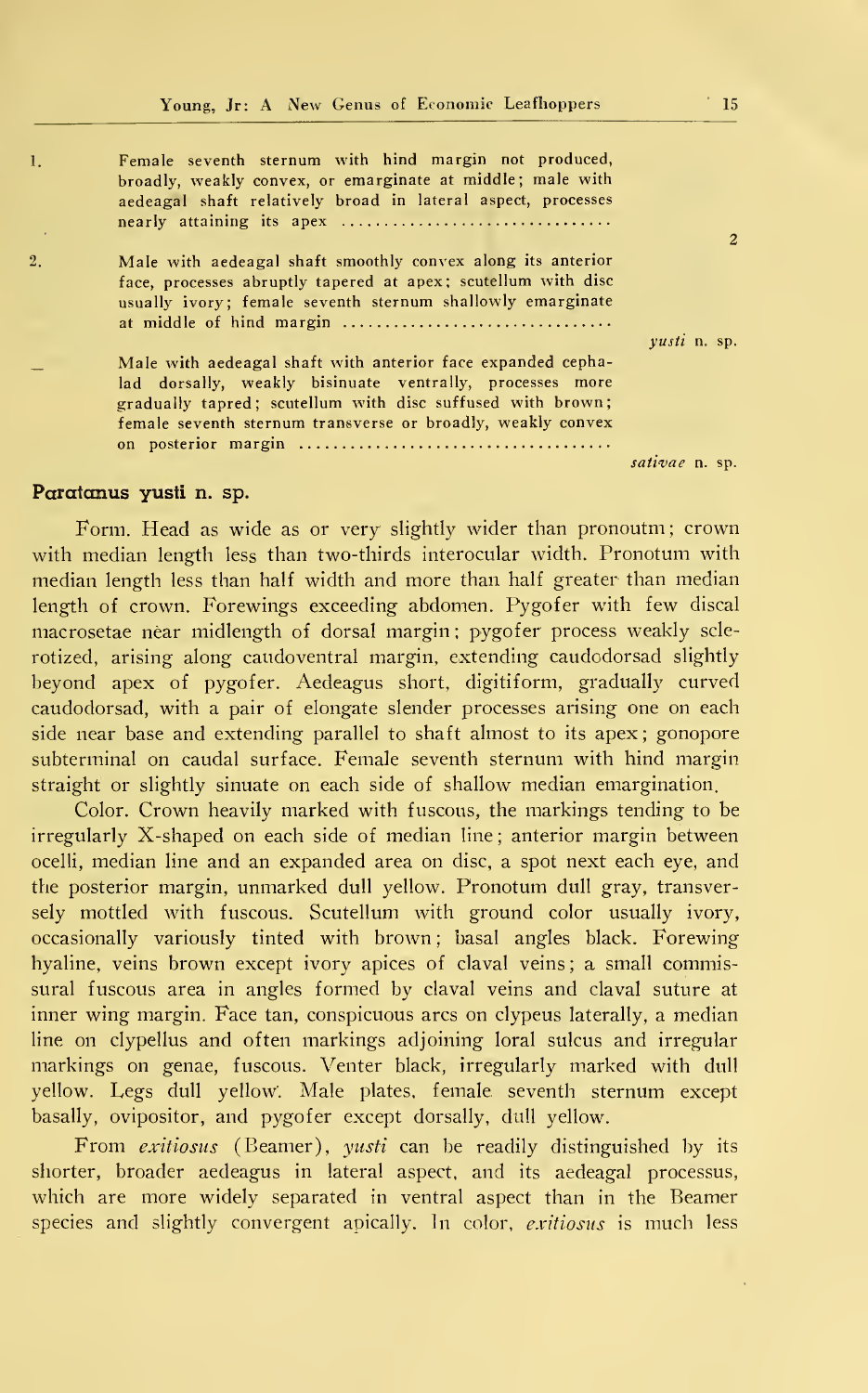heavily marked with fuscous and is without the conspicuous ivory scutellar marking.

Holotype male and seven paratypes of both sexes, Pomasqui, ECUADOR, 9-IX-1953, on potato, (U. S. National Museum Catalog Number 62396), a series of paratypes from Bella Vista, Ecuador, 19-X-1953, on potato, and from Lasso, Ecuador, 7-X-1954, on alfalfa, all collected by H. R. Yust, in U. S. National Museum collection. The species is named for its collector who has added a number of interesting specimens to the national collection. Dr. Yust states (in litt.) that the new species in an important pest of potato.

#### Paratanus sativae n. sp.

Form. Similar to *yusti* but male with aedeagus more expanded on anterior margin in lateral aspect and with gonopore slightly more caudal at apex of shaf<sup>t</sup> ; aedeagal processes broader at base, more acuminate at apex in lateral aspect, more appressed to shaft in caudal aspect. Female seventh sternum with hind margin not emarginate at middle, straight or broadly and weakly convex.

Color. Similar to *yusti*, but with crown marked with brown instead of black, leaving inconstant paler markings at base and apex, the basal ones consisting of a spot of variable size on each side of median sulcus, and the apical one usually forming as least an anchor-shaped marking. Scutellum suffused with ligth brown, the basal angles darker but not black. Forewing with veins pale. Face tan with incomplete dark clypeal arcs. Venter not as dark as in yusti.

Holotype male, one male and four female paratypes, Lasso, Cotopaxi Province, ECUADOR, 5-XI-54 (H. R. Yust), on alfalfa, in U. S. National Museum collection (Catalog Number 62545).

### **REFERENCES**

Beamer, R. H., 1943, A new Atanus from Argentina, South America. Proc. Ent. Soc. Wash. 45: 178-179.

BENNET, C. W. and MUNCK, C., 1946, Yellow wilt of sugar beet in Argentina. Jour. Agr. Res. 73: 45-64.

DELONG, D. M., and HERSHBERGER, R. V., 1947, A new genus and species of leafhopper from Central America related to Atanus. Proc. Ent. Soc. Wash. 49: 231-232.

DELONG, D. M., and KNULL, D. J., 1945, Check list of the Cicadellidae of America. North of Mexico. 102 pp. Ohio State University Press.

- OMAN, P. W., 1938, A generic revision of American Bythoscopinae and South American Jassinae. Univ. Kan. Sci. Bull. 24: 343-420.
- OSBORN, H., 1923, I. Neotropical Homoptera of the Carnegie Museum. Ann. Carnegie Mus. 15: 8-26.